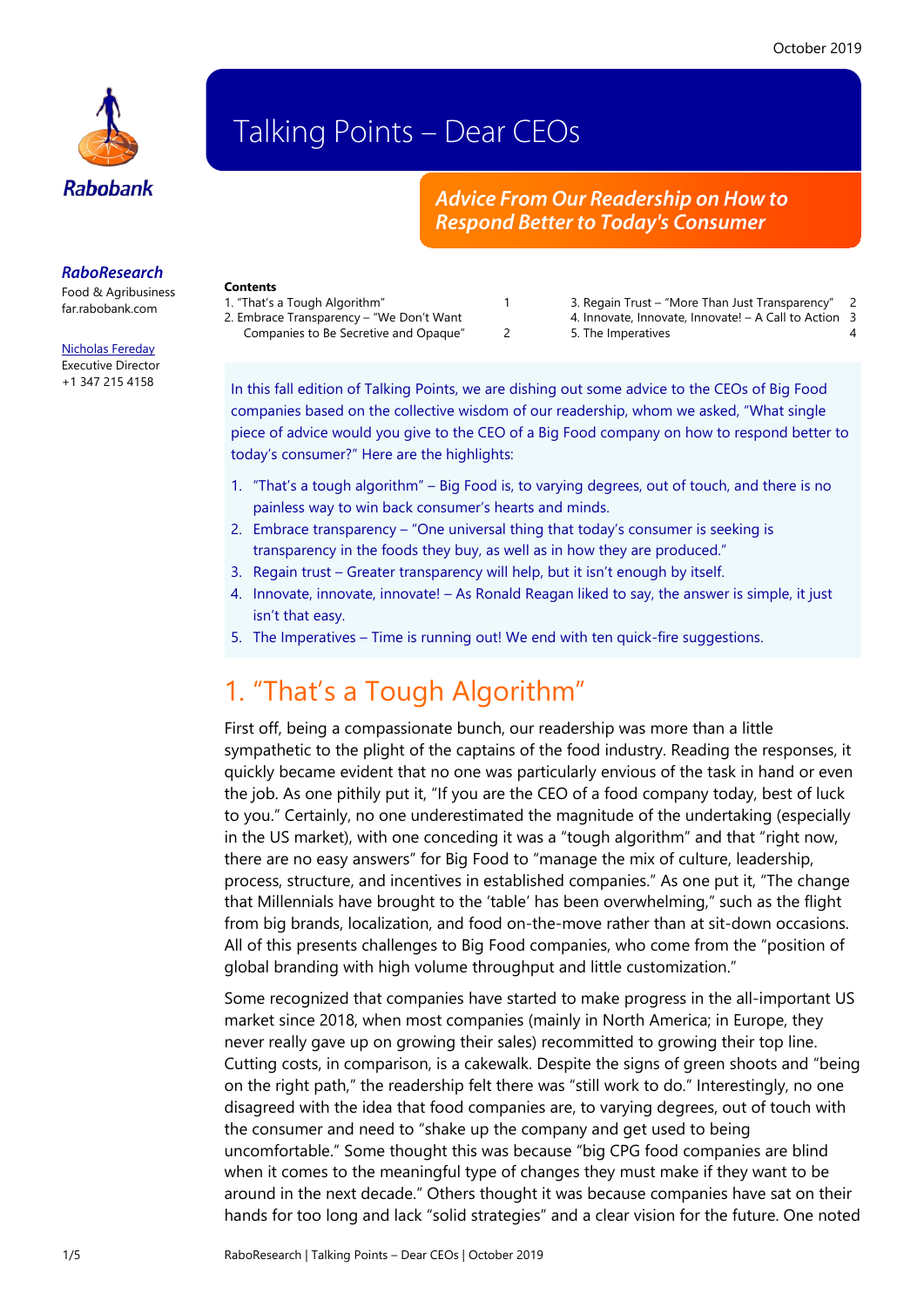that it is particularly challenging to find a way to differentiate your company "when everyone is doing the same thing."

### <span id="page-1-0"></span>2. Embrace Transparency – "We Don't Want Companies to Be Secretive and Opaque"

The readership was very clear on the need for transparency! "One universal thing that today's consumer is seeking is transparency in the foods they buy, as well as in how they are produced." We received a deluge of requests for companies to kick open their doors and invite the public in, such as "put a genuine effort to bring true transparency and openness to the consumer." After all, "transparency is one of the most important traits of success with today's consumers." And better to "be real" than "wait for an exposé to reveal failures in your supply chain." One respondent urged CEOs to consider the implications of what greater transparency will bring in terms of empowering consumers and other stakeholders to engage with food companies "about what they do, how they do it, and why they do it." This was considered important not just in terms of greater accountability but also because today's consumers "want to own the brand as much as we do."

So that's clear then. When it comes to food, it seems folk don't want companies to be secretive and opaque. Memo to CEOs: shine a light on your operations, sourcing, and supply chains. Open your doors. Allow us into your kitchens (FDA willing). Tell us what's in our food and who made it, and be honest with us "even if that means admitting your first priority is to your shareholders." Consumers will respect you more for it. Heck, they might even buy your products! But be warned. Transparency is a long-term play that will force you out of the quarter. "Transparency might not provide you short-term returns, but you will fail to win over and maintain Millennial and Generation Z consumers if you don't cater to their desires for it." And being transparent doesn't mean you have to shout it from the rooftops either. It is enough for some to humbly walk the talk. "I'd say walk the talk on sustainability, humane treatment of animals, and fair labor practices – and don't boast about it."

## <span id="page-1-1"></span>3. Regain Trust – "More Than Just Transparency"

Transparency is often bundled up with trust-building initiatives, as the lack of transparency has contributed to a lack of trust. However, many readers called trust out separately. "One of the biggest issues here is the erosion of the consumer's trust." This begs the question: beyond greater transparency, how else to rebuild trust? Fortunately for CEOs, there was no shortage of suggestions.

- **Trust is like an investment.** One reader advised CEOs to invest in trust building "with as much rigor and focus as brand building," and this requires CEOs "to bring creativity, energy, resources, and focus on building trust in meaningful ways." Again, don't expect immediate results. "Just as brand building, this is going to take time, effort, and money. It is an investment that is critical for the long term."
- **Trust is 'forward-looking' brands.** Talking of brand building, one reader put the onus on CEOs to "establish and build brands that are forward-thinking, progressive, and innovative" because consumers are more likely to buy brands that make them feel good to support and "want to be a part of something larger than themselves."
- **Trust is about taking a stand.** "Get way out in front and lead." A good start on regaining trust could be made by "solving big problems that smaller startups can't." Big Food can solve big problems and do things at scale because that is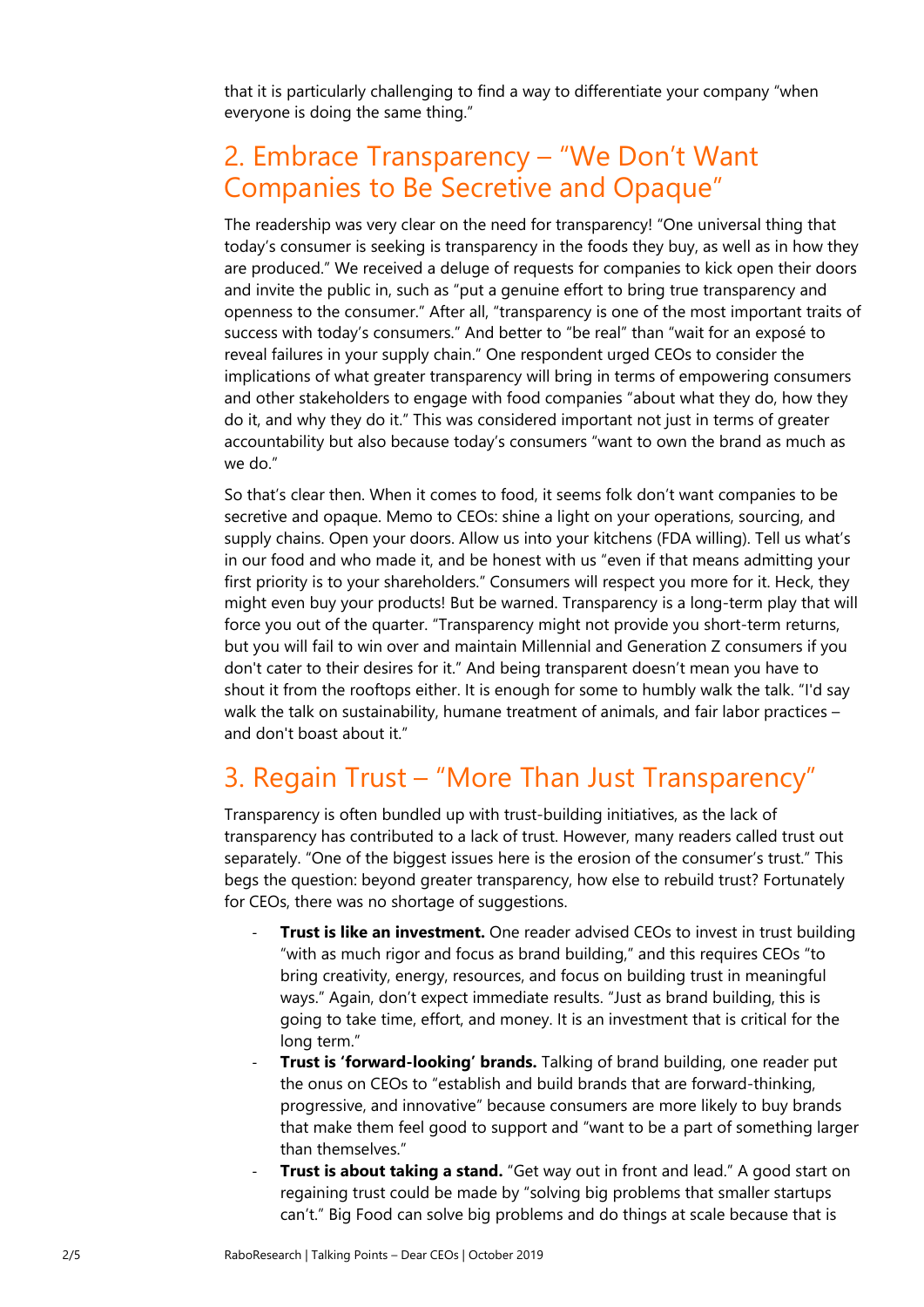"an advantage that they have over the smaller players". Or how about educating the market with "science and facts"? One reader implored CEOs to "seize the moment and invest in helping educate the marketplace with science- and factbased information on why various raw materials are used to produce their food products and how their choices matter to the safety and nutritional value of the food." And on the dangers of not leading – "Don't pretend that the issues you know will eventually drive stock prices down can be staved off much longer." Rather, as one reader suggested, Big Food needs to respond more urgently to climate issues and to revamp their portfolios with healthy items, rather than doubling down on unhealthy ones.

**Trust osmosis**. Big Food's default approach of buying small brands who have built trust with their consumers and hoping some of this trust rubs off on them "in some way by osmosis" was not totally convincing to some. As one put it, "the breakthrough would be for a Big Food company to become a trusted brand themselves." Big Food CEOs need to be honest, ethical, caring listeners every day and demonstrate that in a way that shows transparency and builds trust. Similarly, "brands that listen to the consumer and engage will continue to win her trust and her wallet."

## <span id="page-2-0"></span>4. Innovate, Innovate, Innovate! – A Call to Action

Despite the ongoing attempts of large food companies to innovate, most advice by far centered around the need to "stop stagnating" and "innovate faster." As one revolutionary argued, "the status quo is a losing strategy," and "it is no longer okay to NOT prioritize innovation as the #1 priority for the company." One pressed CEOs to revisit their innovation strategies because "it is probably not a true innovation strategy, but rather at best a good strategic intent." Four areas kept coming up:

- **Speed it up.** Innovate faster and be nimbler because "the old playbook of innovation being tested to death till it reaches the market can't work anymore." Others encouraged CEOs to recognize that they are behind the times and to "speed up the pace of innovation and product offerings to accommodate an ever-increasing population focused on healthy living."
- **The bigger picture.** Again, CEOs were encouraged however difficult their "short-term performance pressures" are – to look at the bigger picture and "decide and declare whether you want to win in the short term or the long term. Can't have it both ways."
- **Don't give up on your staff.** The current thinking of acquiring or minority investing in start-ups made sense to a lot of readers, even in areas in what might appear to be fads because "sometimes those fads last for years." But many also stressed the need to not give up on internal innovation as "the day that you rely on strictly buying growth vs. driving growth through organic innovation, then you have given up on your employees." It might prove cheaper too. "Look to the many 'small' ideas sitting in your archives that did not make the cut because of scale but are probably as viable as the start-up you just acquired at an exorbitant multiple."
- **Take more risks.** The recommendation to shake things up permeated across the whole business. As one put it, "better wake up and recognize the game has been changing for a while, and the big guys have to get over being risk-averse." Some examples:
	- o Products "Take some risk in developing innovative new products."
	- Big bets "where you think the growth/opportunity is going to be next, and hope to be right."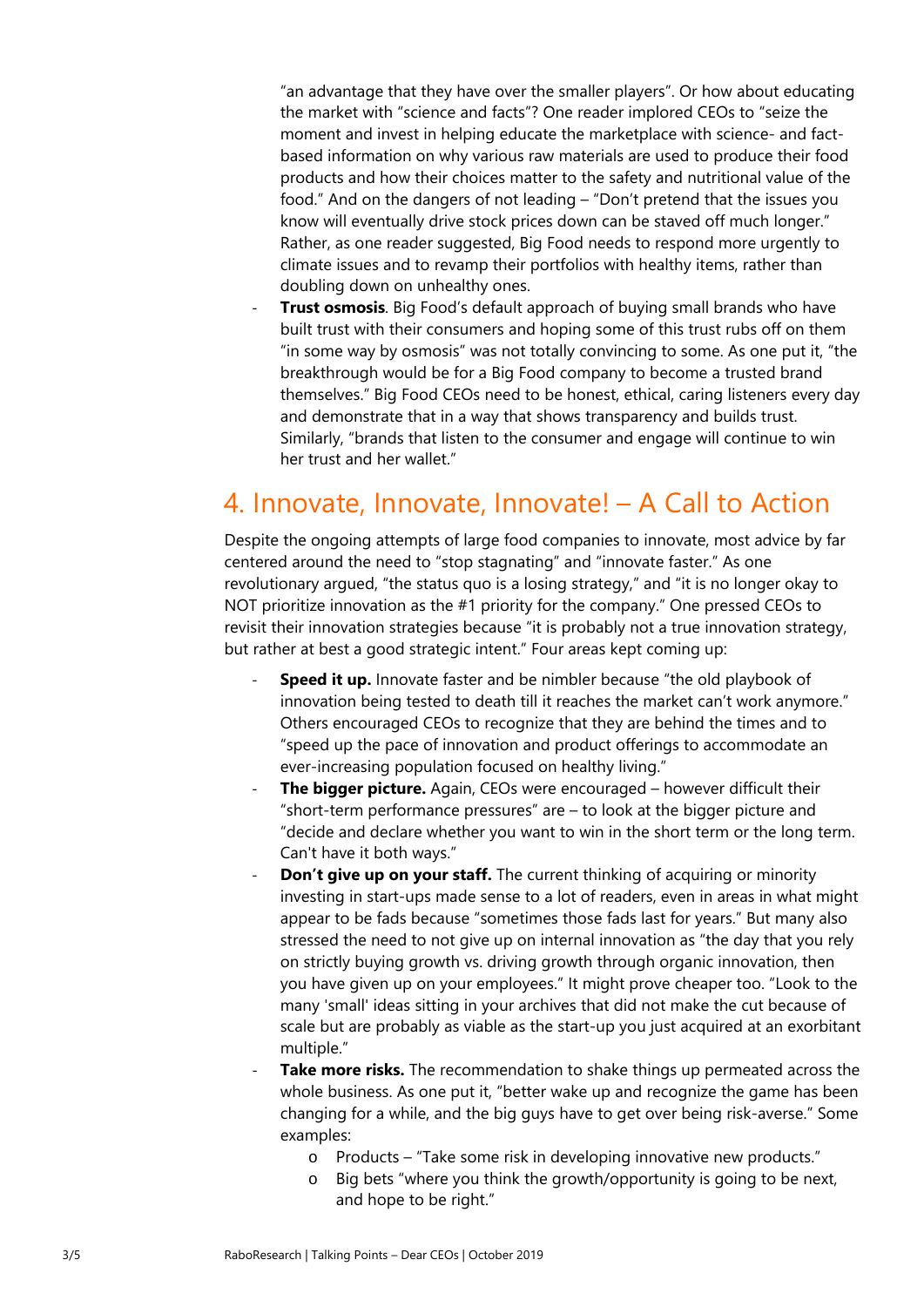- o Small bets "Look for growth outside of the core, and embrace the idea that success will be found in small pockets rather than large new markets. The winners of tomorrow will hit a lot of singles rather than a few home runs."
- o Co-Create Today's consumer wants to, "own the brand as much as we do."
- o Core competency "Don't be afraid to aggressively shake up the model on how you execute your core competency."
- o Out of the box "Don't start with your own supply chain to constrain what you can offer."

### <span id="page-3-0"></span>5. The Imperatives

Let's wrap up with a quick-fire round of other priorities that readers feel CEOs need to be making now:

- "Go and talk to Alibaba. It is as simple as that."
- "Be aware of how their own marketing teams are contributing to consumer mistrust."
- "Replace 75% of your leadership team. Most of them do not have the skills to win in the new consumer world."
- "Think about going private so you can really lead."
- "Make your supply chains more resilient to the threat of climate change."
- "Don't take the job if you have no ideas of your own. Trust yourself, and stop chasing rainbows."
- "Figure out fast your priorities, what you will stand for, and what you need to stand against."
- "Invest in e-commerce and communicating directly to consumers."
- "Create a role in your company that champions all consumer interactions."
- "Never forget, more than anything else, consumers want food that tastes great."